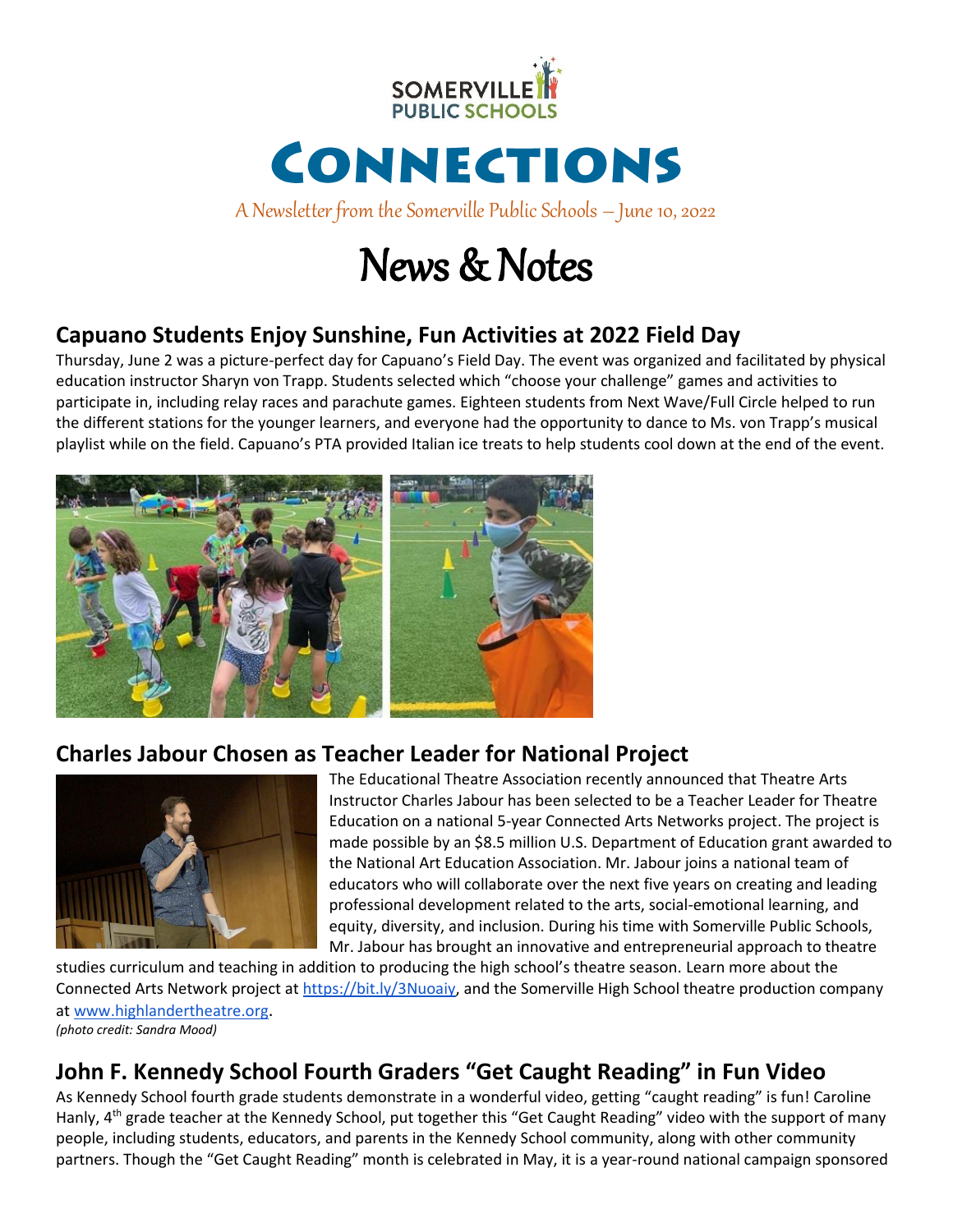# What's Happening

#### **Annual Middle Grades Musical Production - June 9, 10, 11**

Join Somerville Arts for Youth and the Highlander Theatre Company at Somerville High School for the return of the All City Middle School Musical: *Honk! JR,* based on the Hans Christian Andersen story "The Ugly Duckling." The cast and crew are 6-8<sup>th</sup> grade students. Performances are June 9th and 10th at 7pm and June 11th at 2pm in the new Somerville High School Centennial Auditorium*.*

*Honk! JR.* is a heartwarming celebration of being different that is sure to delight audiences of all ages with its sparkling wit, unique charm and memorable score. Witty and hilarious, but also deeply moving, *Honk! JR.* will treat audiences to equal amounts of laughter and tears. Great for all ages! Tickets are Pay-What-You-Can and are available at the door or at [www.highlandertheatre.org.](http://www.highlandertheatre.org/)

#### **End-of-Year Celebrations: Moving Up / Moving On / Graduation Ceremonies**

With the 2021-22 school year coming to a close, we look forward to celebrating our students as they get ready for the next step of their learning journeys.

- Argenziano School: June 13, 5-6 p.m. outdoors at the playground area
- Brown School: June 16, 9:00 a.m. outdoors at the Brown School
- East Somerville Community School: June 15, 12:30 p.m. at the ESCS soccer field
- Healey School: June 16, 5-8 p.m. at the Healey School
- Kennedy School: June 17, 9:00 a.m. at the Kennedy School
- West Somerville Neighborhood School: June 16, 5:30-6:30 p.m. at WSNS
- Winter Hill Community Innovation School: June 15, 2022, 5 p.m. at the WH soccer field
- Next Wave Junior High Graduation: June 13, 5:00 p.m. at the SHS Lecture Hall

#### **Will Your Student Attend Somerville High School This Fall?**

All rising 9th graders are invited to join the FREE Summer Success Program at Somerville High School. It's a 2-week introduction to life at Somerville High School. Learn the layout of the new, state-of-the-art building, meet other students, and even earn high school credits.

Learn more about it:<https://bit.ly/3wNuivd>

Contact Michael Morgan: [mmorgan2@k12.somerville.ma.us](mailto:mmorgan2@k12.somerville.ma.us)

Register in English: [https://bit.ly/3LJB7EC.](https://bit.ly/3LJB7EC) In Spanish: [https://bit.ly/3y8LYDW.](https://bit.ly/3y8LYDW) In Portuguese: [https://bit.ly/3vY2jst.](https://bit.ly/3vY2jst) In Haitian Creole: [https://bit.ly/3vXatRX.](https://bit.ly/3vXatRX)

#### **Summer Program Openings**

There are still several summer programs that have openings for students. The Somerville Calculus Project, Sing in Somerville, Somerville Arts for Youth Theater program, and the School of Honk are available. For details on each program, and to register, visit our **SPS Summer Learning page**.

#### **Just for Fun Events and Activities in Somerville and Surrounding Communities**

Our district's Just for Fun Page lists in-person, online, and free or low-cost activities and special events to do solo or as a family. For more information, visit [www.somerville.k12.ma.us/justforfun.](http://www.somerville.k12.ma.us/justforfun) Check back often – we will continue to update with new events and activities throughout the summer.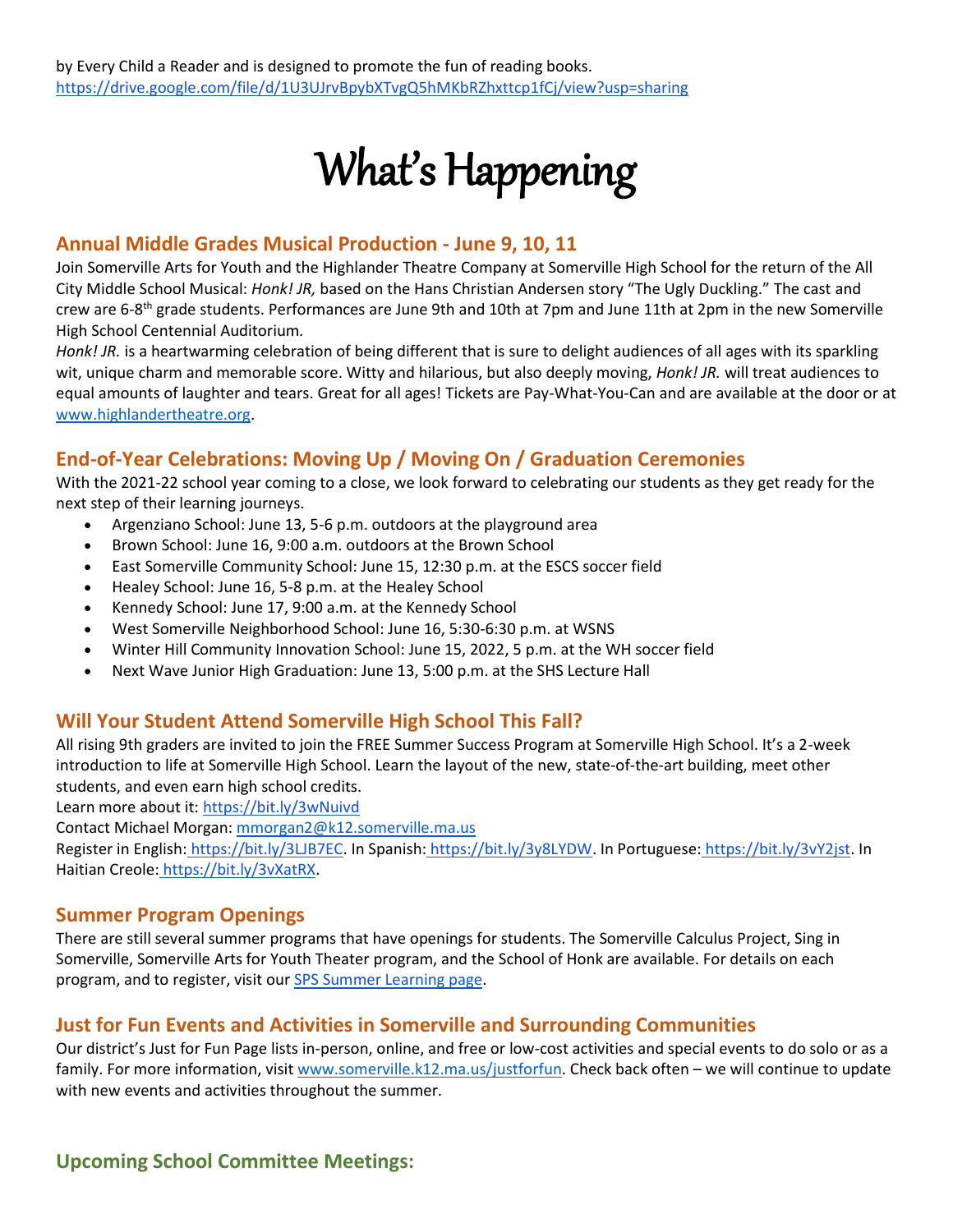Find the School Committee schedule, agendas, and meeting minutes (as approved) online at [www.somerville.k12.ma.us/school-committee.](http://www.somerville.k12.ma.us/school-committee)

- **Monday, June 13,** 5:30-6:30 p.m.: Rules Management Subcommittee Meeting online (visit th[e School Committee](https://somerville.k12.ma.us/district-leadership/somerville-school-committee/school-committee-meetings)  [Meetings](https://somerville.k12.ma.us/district-leadership/somerville-school-committee/school-committee-meetings) page for the weekly Calls with meeting links, and Regular Meeting Agendas)
- **Monday, June 13,** 7:00-9:30 p.m.: Regular School Committee Meeting online (visit th[e School Committee Meetings](https://somerville.k12.ma.us/district-leadership/somerville-school-committee/school-committee-meetings) page for the weekly Calls with meeting links, and Regular Meeting Agendas)
- Wednesday, June 15, 6:00-8:00 p.m.: Special Policing Subcommittee Meeting online (visit the School Committee [Meetings](https://somerville.k12.ma.us/district-leadership/somerville-school-committee/school-committee-meetings) page for the weekly Calls with meeting links, and Regular Meeting Agendas)
- **Thursday, June 16,** 6:00-7:00 p.m.: Educational Programs and Instruction Subcommittee Meeting online (visit the [School Committee Meetings](https://somerville.k12.ma.us/district-leadership/somerville-school-committee/school-committee-meetings) page for the weekly Calls with meeting links, and Regular Meeting Agendas)
- **Wednesday, June 22,** 7:00-8:00 p.m.: Finance and Facilities Subcommittee Meeting online (visit th[e School Committee](https://somerville.k12.ma.us/district-leadership/somerville-school-committee/school-committee-meetings)  [Meetings](https://somerville.k12.ma.us/district-leadership/somerville-school-committee/school-committee-meetings) page for the weekly Calls with meeting links, and Regular Meeting Agendas)
- **Monday, June 27,** 7:00-9:30 p.m.: Regular School Committee Meeting online (visit th[e School Committee Meetings](https://somerville.k12.ma.us/district-leadership/somerville-school-committee/school-committee-meetings) page for the weekly Calls with meeting links, and Regular Meeting Agendas)

#### **Community News & Events**

#### **Cozy Community Pop-Up**



Come sing along with Max and friends and help make our community a welcoming place for everyone! This fun-filled event full of human and puppet characters speaks to themes of friendship, inclusion, and community. Activities include: a 40-minute sing-along puppet show followed by socially distanced craft activities, meet the puppet characters, the Book Nook quiet space, and take-home resources! For Family audiences, ages 3+. *Funded in part by a grant from the Boston Foundation, Somerville Arts Council, and the Massachusetts Cultural Council.* Join the fun on:

- June 12 (rain date June 18) at the Growing Center from 1:30 3:30 p.m. (performance at 1:45)
- June 24 at the West Branch Public Library from 4 5:30 p.m. (performance at 4:15)



#### **Somerville Public Library's Book Club, Chapter Chatter, for Ages 9-11 to Meet**

Somerville Public Library's Chapter Chatter for ages 9-11 meets the last Wednesday of every month. The next great read and discussion will be of Mark Oshiro's *The Insiders* on June 29. Meetings are held at the Central Library (79 Highland Ave.) from 6:30-7:15 p.m. More details can be found at [https://www.somervillepubliclibrary.org/kids/kids-book-clubs.](https://www.somervillepubliclibrary.org/kids/kids-book-clubs)

#### **Somerville Mathematics Fund Announces Its Scholarship Winners**

The Somerville Mathematics Fund has announced this year's Math Fund scholarship winners. As Erica Dakin Voolich, President of the Somerville Mathematics Fund explains, "They persevered in the pandemic and came out ready to move on to college!" Read more about the scholarship and this year's winners in [this blog post.](https://somervillemathematics.blogspot.com/2022/06/outstanding-math-students-win.html)

#### **Somerville Community Growing Center Spring Programs**

The Somerville Community Growing Center invites you to enjoy meditation, learning about garden bugs, going on a pollinator safari, and much more this spring. Learn more about these and other fun and creative programs at the Somerville Community Growing Center: [https://drive.google.com/file/d/1-](https://drive.google.com/file/d/1-SWkG5gcmpt8XLHbr7WYQr3MV1rej1VX/view) [SWkG5gcmpt8XLHbr7WYQr3MV1rej1VX/view.](https://drive.google.com/file/d/1-SWkG5gcmpt8XLHbr7WYQr3MV1rej1VX/view)

#### **SPS Volunteer Opportunities**

#### **Serve and Inspire This Summer!**

Somerville Public Schools and community partners have many ways you can serve this summer. There are opportunities to engage in academics, arts, music, athletics, outdoor adventure, gardening, and much more. New to volunteering with SPS? Contact SPS Volunteer Coordinator Jen Capuano at [JCapuano@k12.somerville.ma.us.](mailto:JCapuano@k12.somerville.ma.us)